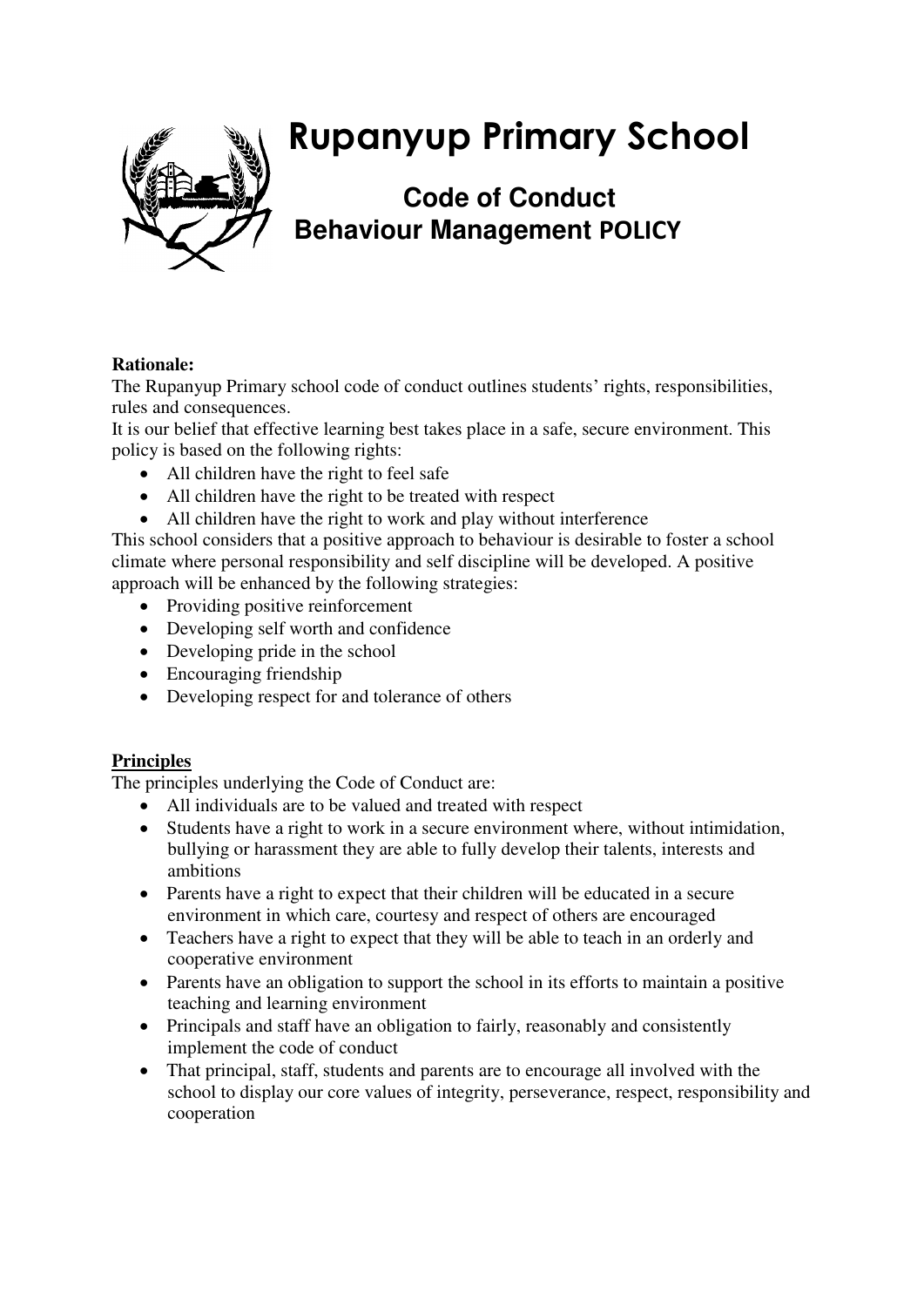#### **Implementation:**

#### **Discipline procedures**

At Rupanyup Primary School we use the Step system for disciplinary purposes.

STEP 0 – Cooperative behaviour, getting along with others, treating others with respect and therefore earning the rights and privileges that all students are entitled to.

#### STEP 1 – Warning

In a calm, non-emotive voice, the teacher states the inappropriate behaviour and informs the student that they are on step 1. If it seems the student will continue with the inappropriate behaviour or argue about it., state "You can choose to continue with that behaviour but understand you are choosing to go onto step 2."

The teacher should then redirect the student to another student or situation, preferably a positive one where positive reinforcement can be used. This technique should be used at each step.

STEP 2 – Direct the student to a time out space for 10 minutes. For playground offences this is seating outside the staffroom. If the student causes disruption during their timeout, they immediately go to step 3

STEP 3 – The student misses a further 20 minutes and stays outside the staffroom for this time. If the student causes disruption during their time out, they immediately go to step 4.

#### STEP 4 – Principal's office (major indiscretion)

If the student settles, time out in office. If unable to settle, step 5 is activated.

#### STEP 5 – Home

The parent is contacted and the student goes home. This may be suspension or to provide a 'cool off period'. The student's behaviour will be discussed with the parents and an understanding of the problem agreed upon before the child returns to school. This is an opportunity for parents to teach alternative behaviours.

#### STEP 6 – Suspension/In house Suspension

If the behaviour is extreme eg violence or threat, the parent will be contacted. If necessary the suspension may be in-house where the student is isolated in the school setting.

Please note: Any of the steps can be skipped if the behaviour warrants it.

Students can be put on steps for:

- Not treating others with respect. This includes bullying, harassing or intimidating others.
- Disruptive behaviour. This includes anything that threatens the orderly and cooperative environment.
- Not complying with any reasonable and clearly communicated instruction of a staff member.
- Interfering with property other than their own.